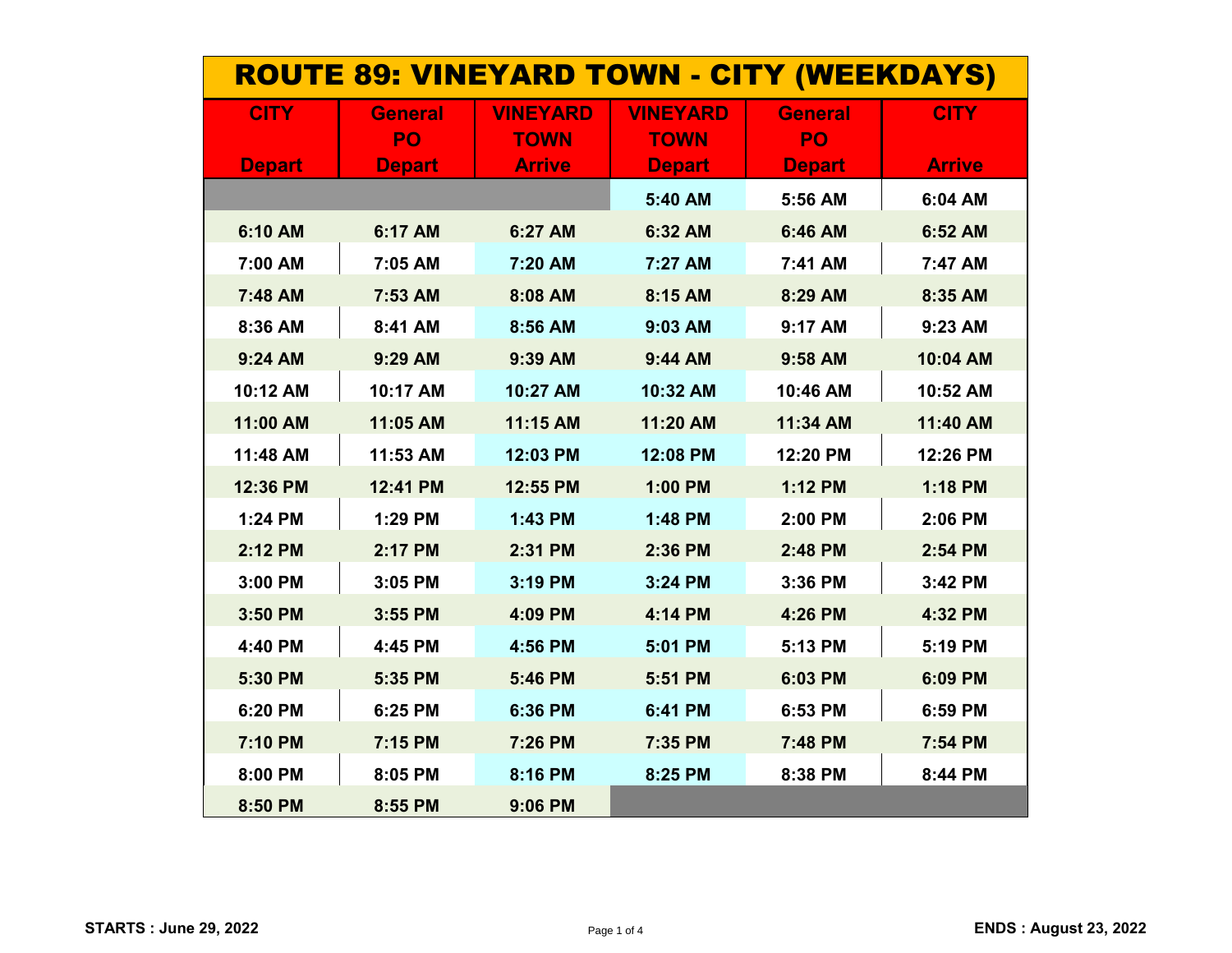| <b>ROUTE 89: VINEYARD TOWN - CITY (SATURDAYS)</b> |                |                 |                 |                |               |
|---------------------------------------------------|----------------|-----------------|-----------------|----------------|---------------|
| <b>CITY</b>                                       | <b>General</b> | <b>VINEYARD</b> | <b>VINEYARD</b> | <b>General</b> | <b>CITY</b>   |
|                                                   | PO             | <b>TOWN</b>     | <b>TOWN</b>     | PO             |               |
| <b>Depart</b>                                     | <b>Depart</b>  | <b>Arrive</b>   | <b>Depart</b>   | <b>Depart</b>  | <b>Arrive</b> |
| 06:30 AM                                          | 06:35 AM       | 06:45 AM        | 06:50 AM        | 06:55 AM       | 07:05 AM      |
| 07:10 AM                                          | 07:15 AM       | 07:25 AM        | 07:30 AM        | 07:35 AM       | 07:45 AM      |
| 07:50 AM                                          | 07:55 AM       | 08:05 AM        | 08:10 AM        | 08:15 AM       | 08:25 AM      |
| 08:30 AM                                          | 08:35 AM       | 08:45 AM        | 08:50 AM        | 08:55 AM       | 09:05 AM      |
| 09:10 AM                                          | 09:15 AM       | 09:25 AM        | 09:30 AM        | 09:35 AM       | 09:45 AM      |
| 09:50 AM                                          | 09:55 AM       | 10:05 AM        | 10:10 AM        | 10:15 AM       | 10:25 AM      |
| 10:30 AM                                          | 10:35 AM       | 10:45 AM        | 10:50 AM        | 10:55 AM       | 11:05 AM      |
| 11:10 AM                                          | 11:15 AM       | 11:25 AM        | 11:30 AM        | 11:35 AM       | 11:45 AM      |
| 11:50 AM                                          | 11:55 AM       | 12:05 PM        | 12:10 PM        | 12:15 PM       | 12:25 PM      |
| 12:30 PM                                          | 12:35 PM       | 12:45 PM        | 12:50 PM        | 12:55 PM       | 01:05 PM      |
| 01:10 PM                                          | 01:15 PM       | 01:25 PM        | 01:30 PM        | 01:35 PM       | 01:45 PM      |
| 01:50 PM                                          | 01:55 PM       | 02:05 PM        | 02:10 PM        | 02:15 PM       | 02:25 PM      |
| 02:30 PM                                          | 02:35 PM       | 02:45 PM        | 02:50 PM        | 02:55 PM       | 03:05 PM      |
| 03:10 PM                                          | 03:15 PM       | 03:25 PM        | 03:30 PM        | 03:35 PM       | 03:45 PM      |
| 03:50 PM                                          | 03:55 PM       | 04:05 PM        | 04:10 PM        | 04:15 PM       | 04:25 PM      |
| 04:30 PM                                          | 04:35 PM       | 04:45 PM        | 04:50 PM        | 04:55 PM       | 05:05 PM      |
| 05:10 PM                                          | 05:15 PM       | 05:25 PM        | 05:30 PM        | 05:35 PM       | 05:45 PM      |
| 05:50 PM                                          | 05:55 PM       | 06:05 PM        | 06:10 PM        | 06:15 PM       | 06:25 PM      |
| 06:30 PM                                          | 06:35 PM       | 06:45 PM        | 06:50 PM        | 06:55 PM       | 07:05 PM      |
| 07:10 PM                                          | 07:15 PM       | 07:25 PM        | 07:30 PM        | 07:35 PM       | 07:45 PM      |
| 07:50 PM                                          | 07:55 PM       | 08:05 PM        | 08:10 PM        | 08:15 PM       | 08:25 PM      |
| 08:30 PM                                          | 08:35 PM       | 08:45 PM        |                 |                |               |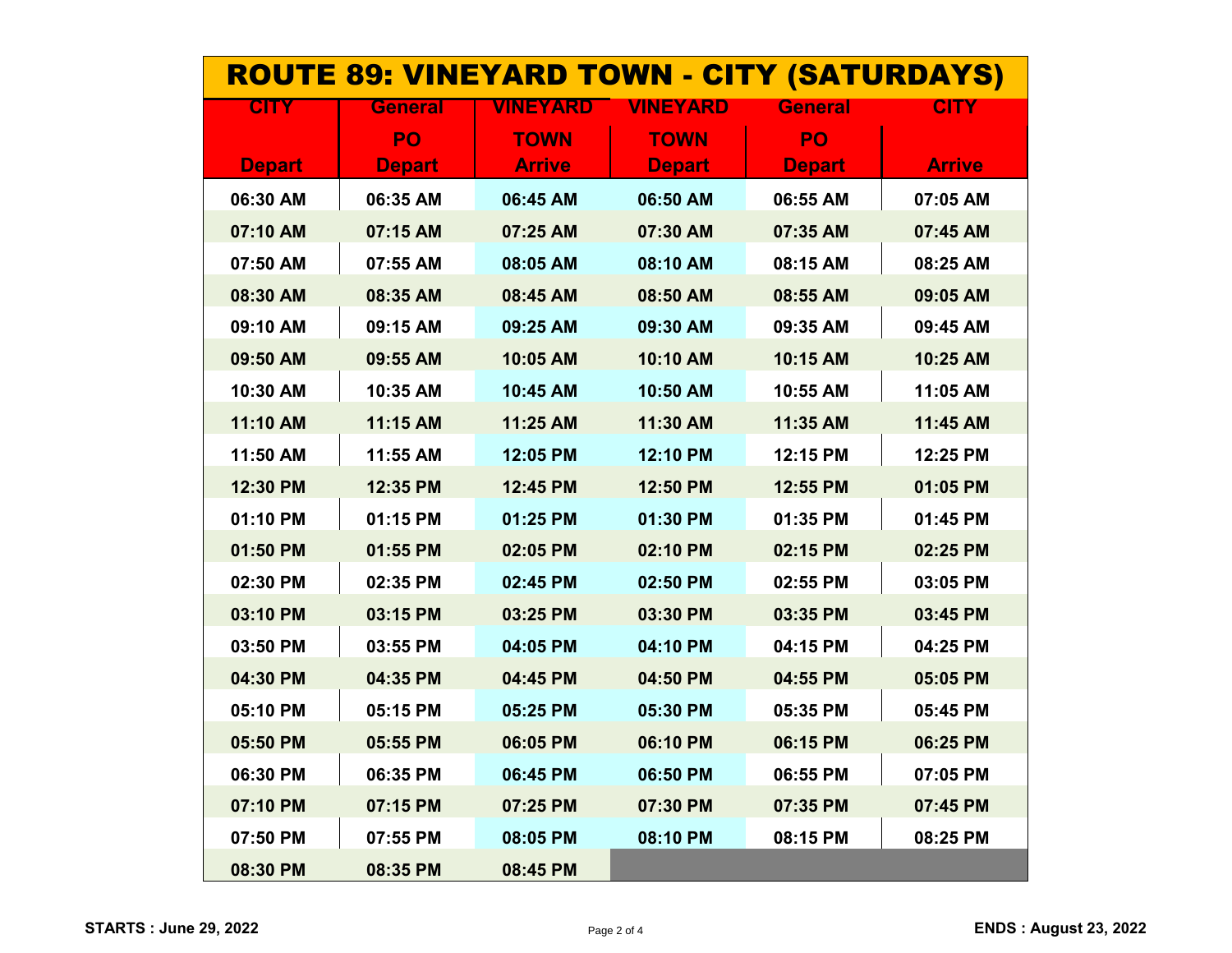| <b>ROUTE 89: VINEYARD TOWN - CITY (SUNDAYS)</b> |                      |                                |                                |                      |               |
|-------------------------------------------------|----------------------|--------------------------------|--------------------------------|----------------------|---------------|
| <b>CITY</b>                                     | <b>General</b><br>PO | <b>VINEYARD</b><br><b>TOWN</b> | <b>VINEYARD</b><br><b>TOWN</b> | <b>General</b><br>PO | <b>CITY</b>   |
| <b>Depart</b>                                   | <b>Depart</b>        | <b>Arrive</b>                  | <b>Depart</b>                  | <b>Depart</b>        | <b>Arrive</b> |
|                                                 |                      |                                | 06:40 AM                       | 06:50 AM             | 06:55 AM      |
| 07:00 AM                                        | 07:05 AM             | 07:15 AM                       | 07:23 AM                       | 07:33 AM             | 07:38 AM      |
| 07:45 AM                                        | 07:50 AM             | 08:00 AM                       | 08:08 AM                       | 08:18 AM             | 08:23 AM      |
| 08:30 AM                                        | 08:35 AM             | 08:45 AM                       | 08:53 AM                       | 09:03 AM             | 09:08 AM      |
| 09:15 AM                                        | 09:20 AM             | 09:30 AM                       | 09:38 AM                       | 09:48 AM             | 09:53 AM      |
| 10:00 AM                                        | 10:05 AM             | 10:15 AM                       | 10:23 AM                       | 10:33 AM             | 10:38 AM      |
| 10:45 AM                                        | 10:50 AM             | 11:00 AM                       | 11:08 AM                       | 11:18 AM             | 11:23 AM      |
| 11:30 AM                                        | 11:35 AM             | 11:45 AM                       | 11:53 AM                       | 12:03 PM             | 12:08 PM      |
| 12:15 PM                                        | 12:20 PM             | 12:30 PM                       | 12:38 PM                       | 12:48 PM             | 12:53 PM      |
| 01:00 PM                                        | 01:05 PM             | 01:15 PM                       | 01:23 PM                       | 01:33 PM             | 01:38 PM      |
| 01:45 PM                                        | 01:50 PM             | 02:00 PM                       | 02:08 PM                       | 02:18 PM             | 02:23 PM      |
| 02:30 PM                                        | 02:35 PM             | 02:45 PM                       | 02:53 PM                       | 03:03 PM             | 03:08 PM      |
| 03:15 PM                                        | 03:20 PM             | 03:30 PM                       | 03:38 PM                       | 03:48 PM             | 03:53 PM      |
| 04:00 PM                                        | 04:05 PM             | 04:15 PM                       | 04:23 PM                       | 04:33 PM             | 04:38 PM      |
| 04:45 PM                                        | 04:50 PM             | 05:00 PM                       | 05:08 PM                       | 05:18 PM             | 05:23 PM      |
| 05:30 PM                                        | 05:35 PM             | 05:45 PM                       | 05:53 PM                       | 06:03 PM             | 06:08 PM      |
| 06:15 PM                                        | 06:20 PM             | 06:30 PM                       | 06:38 PM                       | 06:48 PM             | 06:53 PM      |
| 07:00 PM                                        | 07:05 PM             | 07:15 PM                       | 07:23 PM                       | 07:33 PM             | 07:38 PM      |